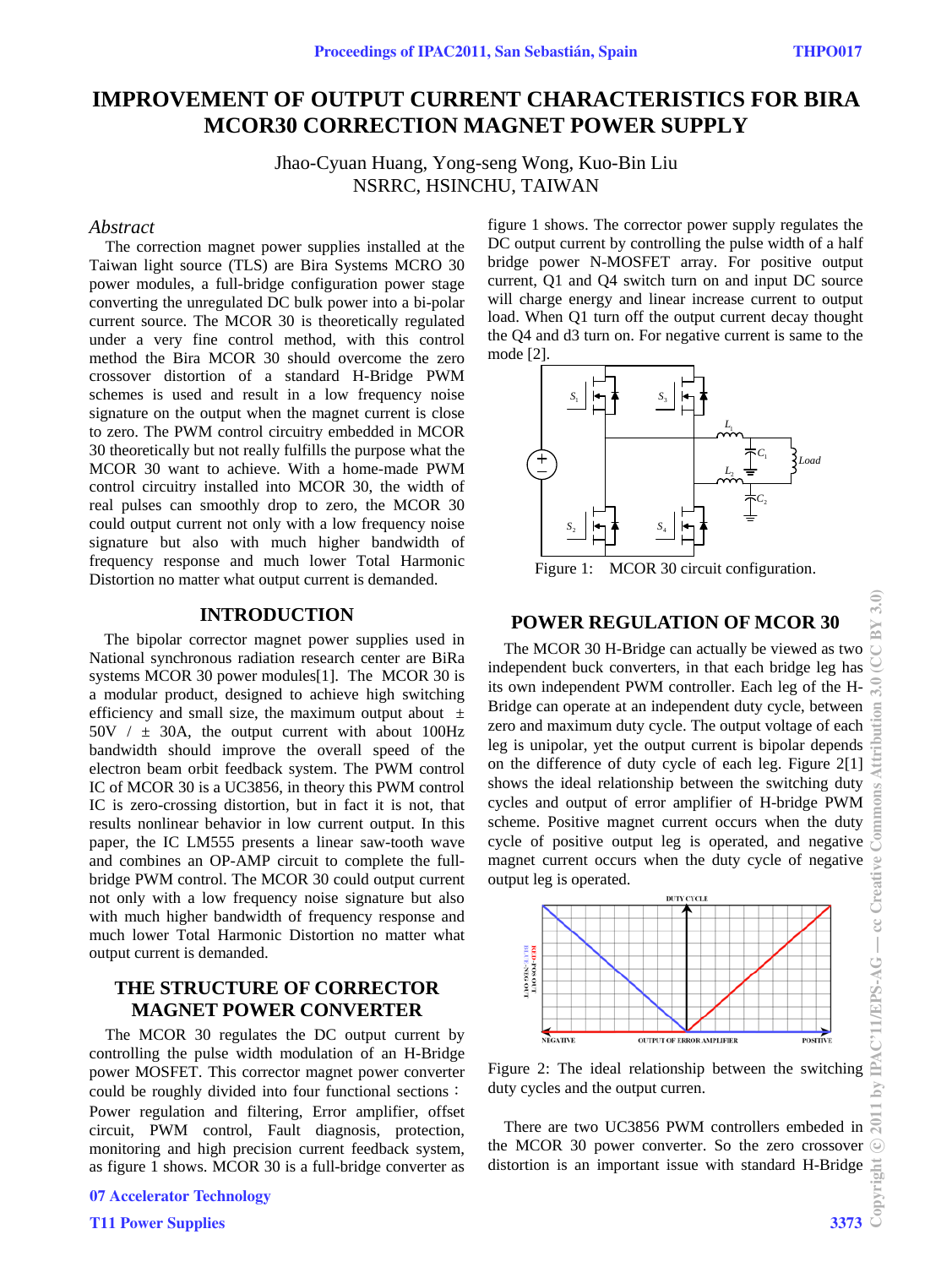PWM schemes is adapted. Since the width of real pulses can't smoothly drop to zero, the standard PWM circuit starts 'pulse robbing' as the magnet current nears zero - effectively dropping the switching frequency. This results in a low frequency noise signature on the output when the magnet current is close to zero. To solve this problem, the MCOR30 controls each H-Bridge leg independently, allowing the pulse width of the active MOSFETs to be a small yet controllable value as the magnet current passes through zero. Figure 3[1] shows this relationship between the switching duty cycles and the magnet current.



Figure 3: MCOR 30 PWM Transfer Function.

# **SOLUTION FOR REGULATION CONTROL OF MCOR30**

Figure 4 shows the PWM controller of MCOR 30 can't achieve the transfer function (pulse width between S1 and S2 is different at 0A output) as MCOR30 designed to be. Therefore, the original two UC3856 PWM controllers of the MCOR 30 are replaced by two LM555 and an OP amplifier(figure 5). With this home-made PWM control circuitry installed into MCOR 30, the pulse width can smoothly drop to zero as shown figure 6, the MCOR 30 could output current not only with a low frequency noise signature but also much with higher bandwidth of frequency response and much lower Total Harmonic Distortion no matter what output current is demanded.



Figure 4: Duty cycle of MCOR 30 PWM controller at 0A output.



Figure 5: The home-made PWM control circuitry.



Figure 6: Duty cycle of the home-made PWM control circuitry at 0A output.

#### **FREQUENCY RESPONSE**

The goal of the corrector magnet power converter is to meet requirements to power booster ring corrector (horizontal & vertical) 、 trim coil of storage ring sextupole (include horizontal dipole  $\cdot$  vertical dipole & skew quadrupole) and fast feedback corrector, so exclude high stability and low ripple of output current, the frequency response is another important parameter. Original frequency response of MCOR30 system is shown in figure 7, improvement on frequency response of MCOR 30 is shown in Figure 8.



Figure 7: Frequency response of MCOR 30 before modification.

07 Accelerator Technology T11 Power Supplies